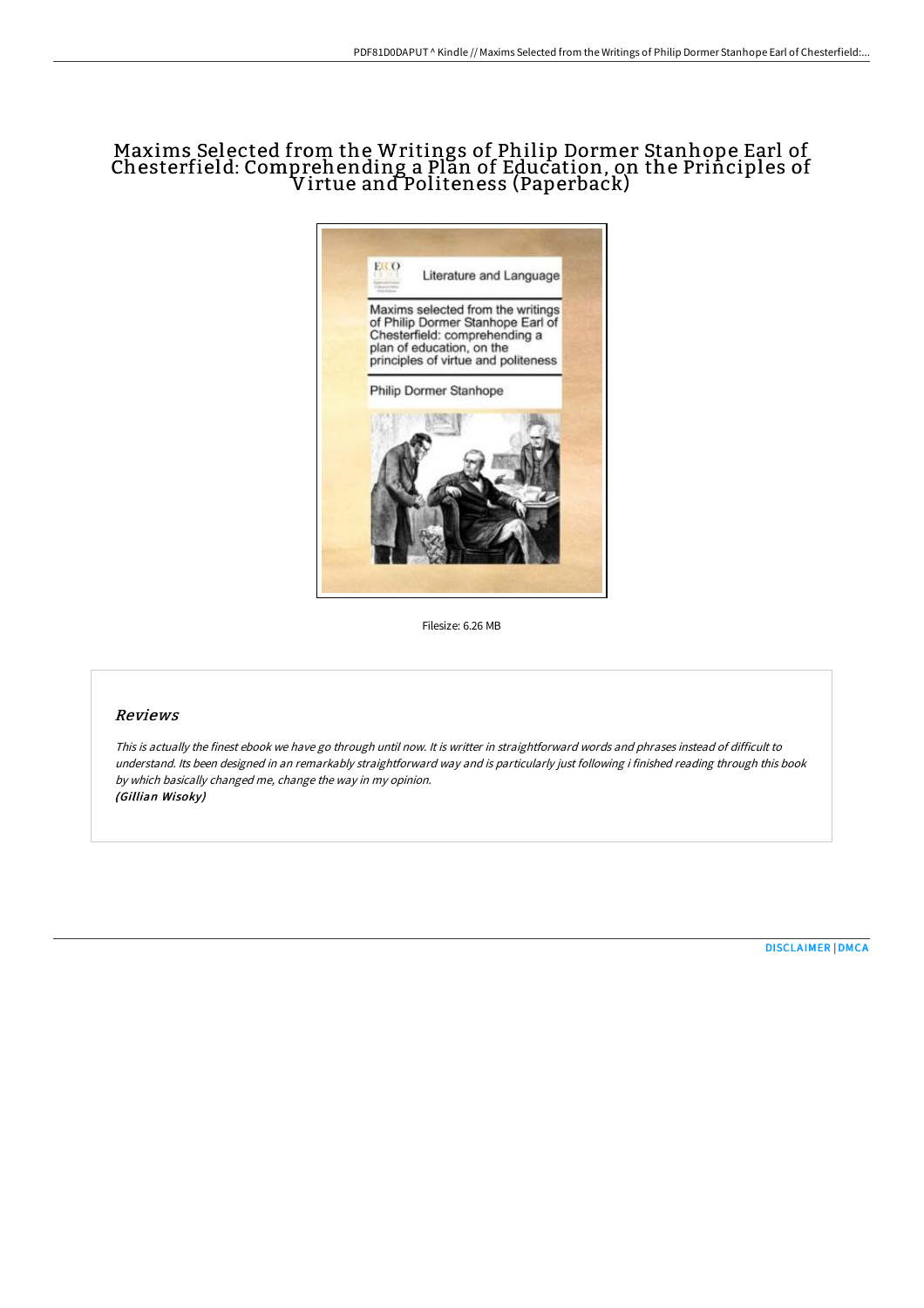## MAXIMS SELECTED FROM THE WRITINGS OF PHILIP DORMER STANHOPE EARL OF CHESTERFIELD: COMPREHENDING A PLAN OF EDUCATION, ON THE PRINCIPLES OF VIRTUE AND POLITENESS (PAPERBACK)



Gale Ecco, Print Editions, United States, 2010. Paperback. Condition: New. Language: English . Brand New Book \*\*\*\*\* Print on Demand \*\*\*\*\*. The 18th century was a wealth of knowledge, exploration and rapidly growing technology and expanding record-keeping made possible by advances in the printing press. In its determination to preserve the century of revolution, Gale initiated a revolution of its own: digitization of epic proportions to preserve these invaluable works in the largest archive of its kind. Now for the first time these high-quality digital copies of original 18th century manuscripts are available in print, making them highly accessible to libraries, undergraduate students, and independent scholars.Western literary study flows out of eighteenth-century works by Alexander Pope, Daniel Defoe, Henry Fielding, Frances Burney, Denis Diderot, Johann Gottfried Herder, Johann Wolfgang von Goethe, and others. Experience the birth of the modern novel, or compare the development of language using dictionaries and grammar discourses. ++++The below data was compiled from various identification fields in the bibliographic record of this title. This data is provided as an additional tool in helping to insure edition identification: ++++Bodleian Library (Oxford)T188755[Manchester]: Printed by G. Nicholson and Co., Manchester. Sold by T. Knott; and Champante Whitrow, London, 1796. 67, [1]p.; 12.

 $\mathbb{R}$ Read Maxims Selected from the Writings of Philip Dormer Stanhope Earl of Chesterfield: [Comprehending](http://techno-pub.tech/maxims-selected-from-the-writings-of-philip-dorm.html) a Plan of Education, on the Principles of Virtue and Politeness (Paperback) Online Download PDF Maxims Selected from the Writings of Philip Dormer Stanhope Earl of Chesterfield: [Comprehending](http://techno-pub.tech/maxims-selected-from-the-writings-of-philip-dorm.html) a Plan of Education, on the Principles of Virtue and Politeness (Paperback)